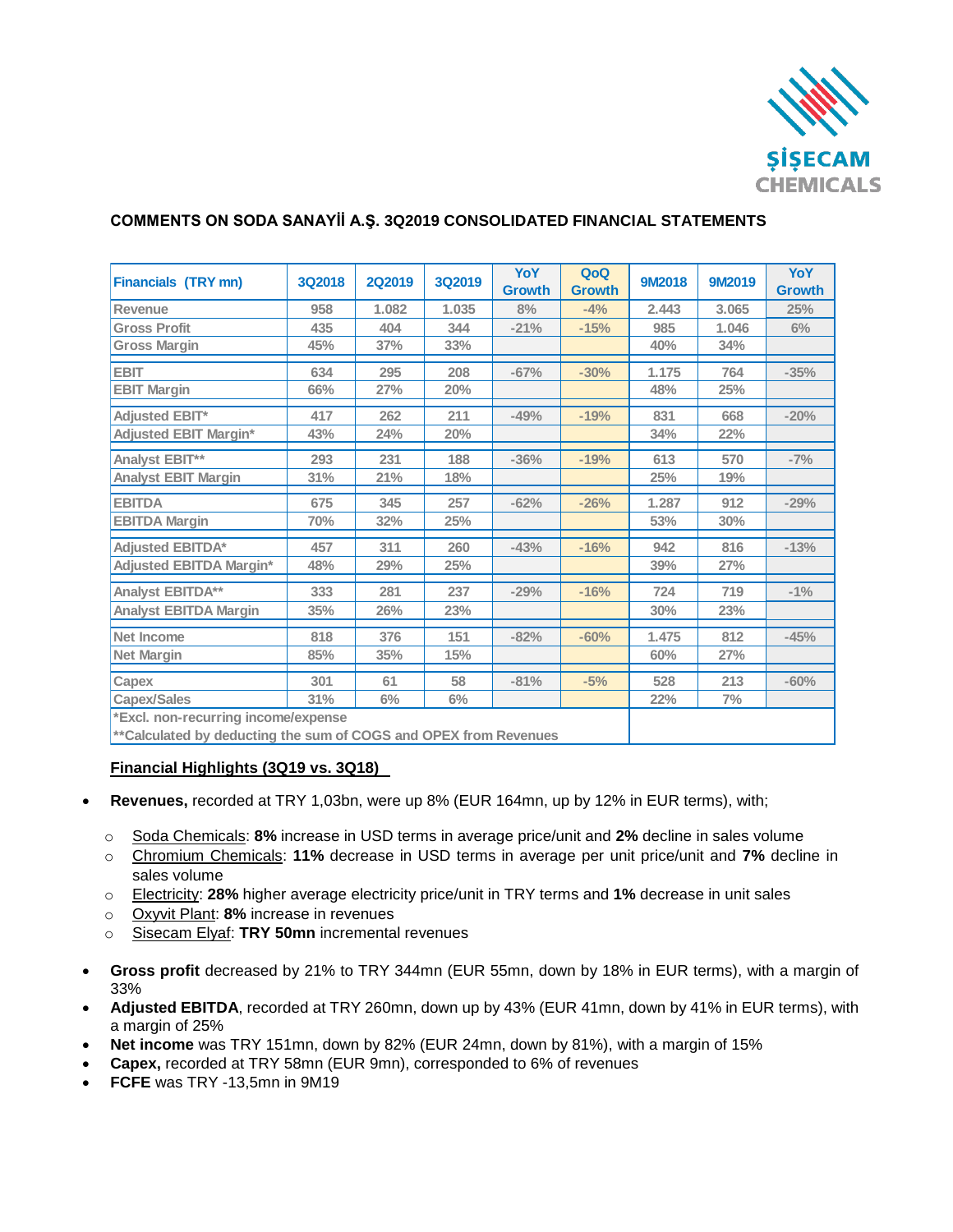## **Operational Highlights (3Q19 vs. 3Q18)**

- **Total soda ash production** was at 597K tons, **up** by **3%**. Domestic and international production grew by **3%** each. Domestic facility's contribution to total soda chemicals output was flat at **61%**
- **Total soda ash sales volume**, recorded at 570K tons, was **down** by **2%**; domestic sales were **1% lower** whereas international sales **decreased** by **2%**
- **Total chromium chemicals production** was **down** by **25%** due to production facility stoppage in order to carry out planned maintenance activitiees as well as an inventory optimization purpose. Domestic facility's contribution to the total output stood at **99%**
- **Total chromium chemicals sales volume** was **down** by **7%**; domestic sales **grew** by **33%** resulting from high demand for Tankrom SB, BCS type of product with moderate pricing, whereas international sales **decreased** by **11%**
- **Electricity** production was **down** by **7%** while sales volume **declined** by **1%** to 197mn kWh
- **Oxyvit Plant** output **declined** by **6%** parallel to lower production of sodium bichromate, on the other hand sales volume **contracted** by **5%** due to lower exports of SMBS product
- CUR level, recorded at **Sisecam Elyaf Plant**, was **45%** based on the installed production capacity/quarter for inventory optimization. Total glass fiber sales volume was **7,9K tons**. Sales volume recorded in the third quarter was higher than the production of the quarter

## **Regional and Segmental Analysis of 3Q19 IFRS Results in Comparison with 3Q18 Results**

- **Revenues generated through domestic sales**, having grown by 37%, corresponded to 27% of the consolidated topline figure (vs. 22%). **International sales** (including exports from Turkey) declined by 500 bps
- **Revenues stemming from sales to Sisecam Group Companies** were recorded at 17% (vs. 11%) mainly resulting from price increases
- **Hard currency breakdown of consolidated revenues and COGS** were 93% and 53%, respectively

## **1) Soda Chemicals, Energy and Other Segment;**

- o Segmental contribution to the consolidated topline figure recorded at **75%**, with **TRY 779mn** sales revenues (**up** by **12%**)
- o Excluding energy and glass fiber business units' contributions (TRY 115mn in total), soda chemicals revenues grew by **3,4%** and reached **TRY 665mn,** and revenues were fully generated in hard currency (almost equally split between USD and EUR),
- o Energy revenues increased by **26%** to **TRY 64mn**, thanks the rise in average price/kWh sold in TRY terms (by **28%**). Energy business' share in consolidated revenues stood at **6%** (vs. 5%)
- o Having generated **TRY 50mn** in revenues, newly introduced glass fiber business' contribution to the consolidated topline was **5%**
- o **COGS** went up from **TRY 410mn** to **TRY 530mn**, by **29%,** mainly due to lagged impact of natural gas tariff hikes implemented in August and September 2018 (50% and 30%, respectively) and partial impact of 7% increase implemented in July 2019. Excluding glass fiber business' COGS, the rise in segmentspecific COGS was **18%**
- o **Gross profit**, recorded at **TRY 249mn**, was **down** by **12%,** with a margin of **32%** (vs. **41%**), while its share in consolidated gross profit increased by **800bps** to **75%**. Excluding glass fiber business' contribution, segment-specific gross profit margin was **34%**

## **2) Chromium Chemicals Segment;**

o With revenues recorded at **TRY 255mn**, **down** by **3%**, segments' contribution to the consolidated topline stood at **25%**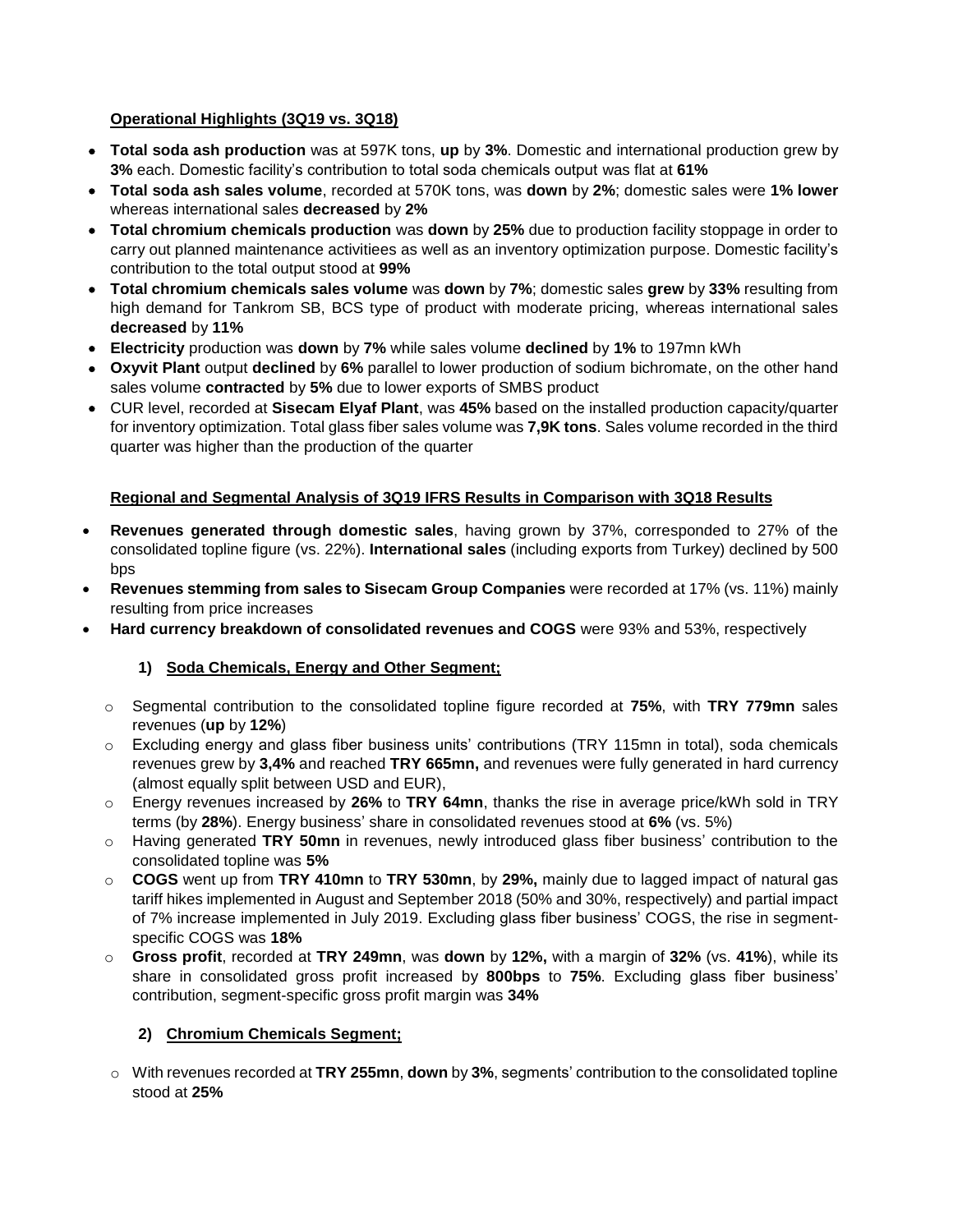- o Although **appr. 100%** of the revenues were denominated in hard currency, growth in segmental revenues stayed in mid-single digits due to a decrease in average price/ton, lower sales volume and alignment of the sales mix parallel to the demand
- o Excluding Oxyvit's contribution (**TRY 25mn**), chromium chemicals revenues contracted by 4%
- o **COGS** went **up** from **TRY 113mn** to **TRY 161mn** (by **43%**) due to lower output. Excluding **TRY 14mn** COGS recorded by Oxyvit, segment-specific COGS was **up** by **46%**
- o **Gross profit**, recorded at **TRY 95mn**, was **down** by **38%,** with a margin of **37%** (vs. **57%**), while its share in consolidated gross profit declined from **35%** to **28%**

#### **P&L Analysis (3Q19 vs. 3Q18)**

- **Revenues**, recorded at **TRY 1,03bn**, were **up** by **8%**
- **Consolidated COGS** increased by **32%** to **TRY 691mn**
- **TRY 344mn** gross profit, **down** by **21%**, with **33%** (vs. 45%)
- **Operating expenses** increased by **10%** to **TRY 156mn,** while OPEX/sales ratio was **15%, up** by **~30 bps**. S&M expenses, having grown by **8%** in nominal terms, corresponded to **66%** of the rise in OPEX, with growing transportation expenses and the revision in royalty fee rate, charged as a percentage of Sisecam Group Companies' revenues stemming from third party sales, to better align with global transfer pricing regulations
- **Net other expenses from operations** recorded at **TRY 4mn** (vs. **TRY 97mn-net other income**), with lower net FX gains on trade receivables and payables as a result of, smooth FX rates and appreciated local currency based on q-o-q period-end FX rates
- **Net income from investing activities** stood at **TRY 24mn** (vs. **TRY 244mn**) including the share in net income generated by associates and joint ventures and impairment losses in relation with IFRS 9 standards, out of which TRY 1mn booked as provision for potential losses on Eurobond investments. With the **2%** qo-q decrease in period-end USD/TRY rate, Soda Sanayii recorded **TRY 3,5mn** as revaluation losses on its investment portfolio (incl. provision for potential losses), which was composed of **TRY 819mn** equivalent USD-denominated fixed income securities with semi-annual coupon payments (effective interest rate: 5,684%)
- **Adjusted EBIT** (to one-off gains/losses and provision for potential losses on the fixed income securities investment) was **TRY 211mn** (**down** by **49%**). Adjusted EBIT margin stood at **20%** (vs. **43%**)
- **Depreciation expenses**, recorded at **TRY 49mn**, were **up** by **23%** and depreciation/sales ratio was at 5% 60bps higher than the level recorded last year in the same period
- **Adjusted EBITDA** (to one-off gains/losses and provision for potential losses on the fixed income securities investment) decreased by **43%** to **TRY 260mn**, and led to a margin of **25%** (vs. **48%**)
- **Net financial income** went **down** by **TRY 302mn** and accordingly a **net financial expense** of **TRY 96mn** was recorded mainly due tonet FX **loss** of **TRY 34mn** (vs. **TRY 199mn** net FX **gain**) as a result of issued bonds, increased leverage and local currency appreciation
- **TRY 40mn tax income** was recorded (vs. a tax expense of **TRY22mn**), with **TRY 18mn** tax expense in relation with the period and **TRY 58mn** deferred tax assets. Lower level of capex made in relation with investments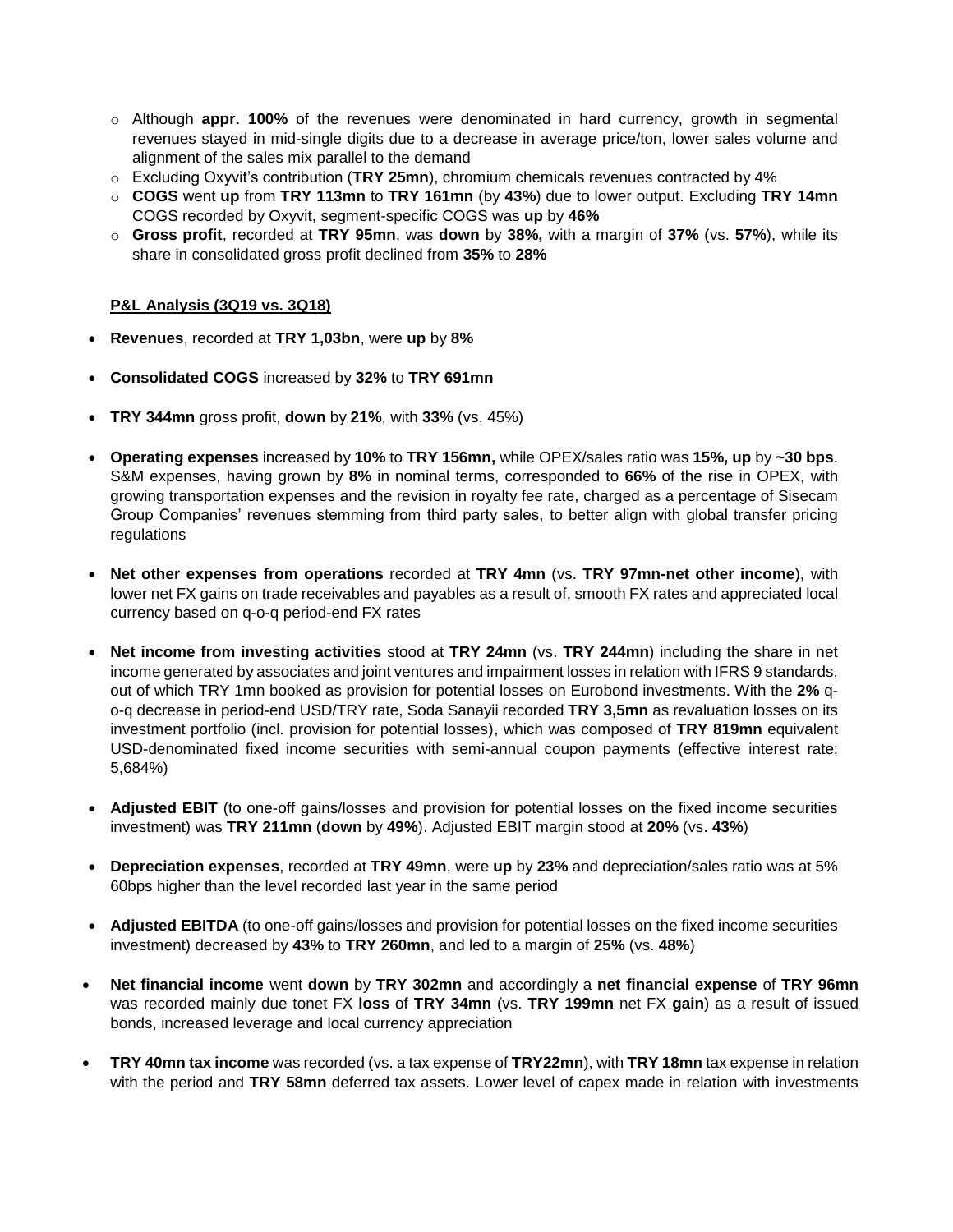entitled to collect tax incentives, low EBT resulted in a very limited tax expense, hence Soda Sanayii recorded a tax income

- **Net income** was **TRY 151mn** (vs. **TRY 818mn**), with a net margin **15%** (vs. **85%**)
- As reported in 1Q19 earnings release, Sisecam issued Eurobonds with a coupon rate of 6,95% and maturity 2026 with an aggregate issue size of USD 700mn and Soda Sanayii acted as a guarantor for USD 47mn of the new issuance. Sisecam bought back USD 200mn of its 2013 Eurobonds, out of which USD 20mn was covered by Soda Sanayii. As a result, amount guaranteed by Soda Sanayii on Sisecam Eurobonds due 2020 and 2026 stands at USD 77mn, in total
- **Gross Debt** (incl. other payables to related parties) came in at TRY 2,4bn equivalent **USD 425mn** (vs. TRY 894mn equivalent **USD 170mn** as of 2018 year-end). USD denominated financial liabilities rose by USD 26mn (~TRY150mn), parallel to the new bond issuance and the buyback of existing notes. Other payables to related parties increased by TRY 396mn with the financing capital expenditures Rest of the increase was in relation with cash dividends (TRY 345mn) and Natural Soda Ash investment business development payment (TRY440mn) categorized under other fixed assets.
- **Cash&Cash Equivalents** (including fixed income securities investments and other receivables from related parties) stood at TRY 3bn equivalent **USD 525mn** (vs. TRY 2bn equivalent **USD 388mn**). USD 47mn cash inflow was booked with the new bond issuance
- **Net Cash** position was TRY 568mn equivalent **USD 100mn**, and Net Cash/Ebitda at **0,6x**
- **Net Long FX Position** was **TRY 2,5bn** (**up** by **TRY 422** compared to 2018 year-end balance);
- o **Net long USD** position of **USD 319mn, up** by **USD 64mn** (incl. cross currency swap transaction on USD 30mn out of the total guaranteed amount of USD 47mn for Sisecam Eurobond)
- o **Net long EUR** position of **EUR 102mn, down** by **EUR 7mn** (incl. cross currency swap transaction on USD 30mn out of the total guaranteed amount of USD 47mn for Sisecam Eurobond)
- o **Net long other currencies'** position of **TRY 28mn, down** by **TRY 17mn**
- **Capital Expenditures:** Soda Sanayii had a total capex of **TRY 58mn** (vs. **TRY 301mn**) in relation with Kromsan plant equipment replacement, operational efficiency and glass fiber investments

## **Important Events during and after the Period**

- $\circ$  Soda Sanayii's application, for a capacity expansion project at its Mersin Plant, was acknowledged by Ministry of Environment and Urbanization. The authority announced the commencement of Environmental Impact Assessment process on August 27th
- $\circ$  Starting September 17<sup>th</sup> onwards until the reporting period-end, parent company Sisecam purchased 5,5mn Soda Sanayii shares. Accordingly, Sisecam's share in Soda Sanayii increased from 60,67% to 61,22% as of September 24th 2019. Share purchases continued after the reporting period, as of the financial statement disclosure date Sisecam's share in Soda Sanayii stood at 62,02%
- o All transactions in relation with the foundation of Sisecam Chemicals USA Inc., a US-based whollyowned subsidiary of Soda Sanayii, and its 50% participation in Pacific Soda LLC have been completed